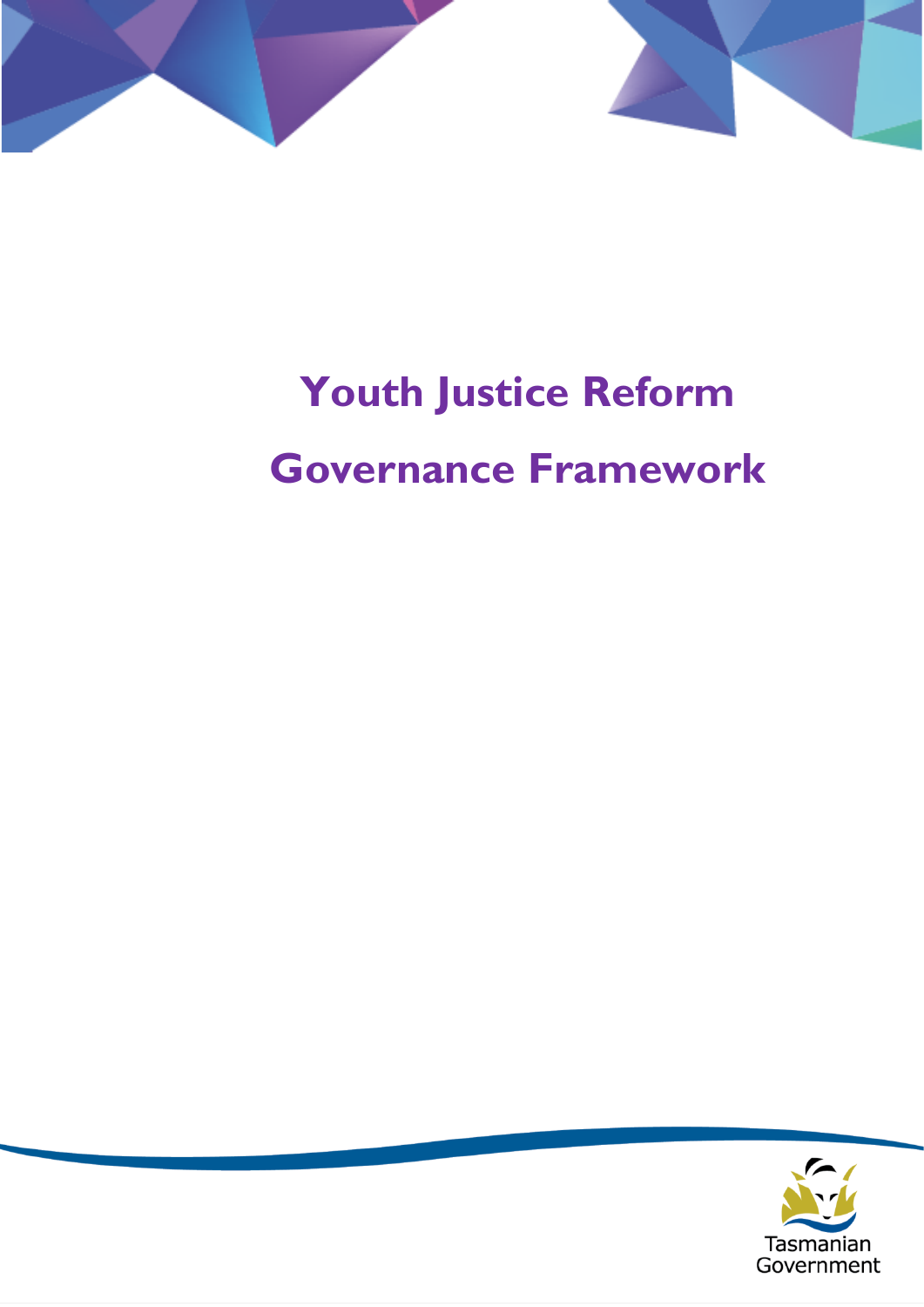# **Table of Contents**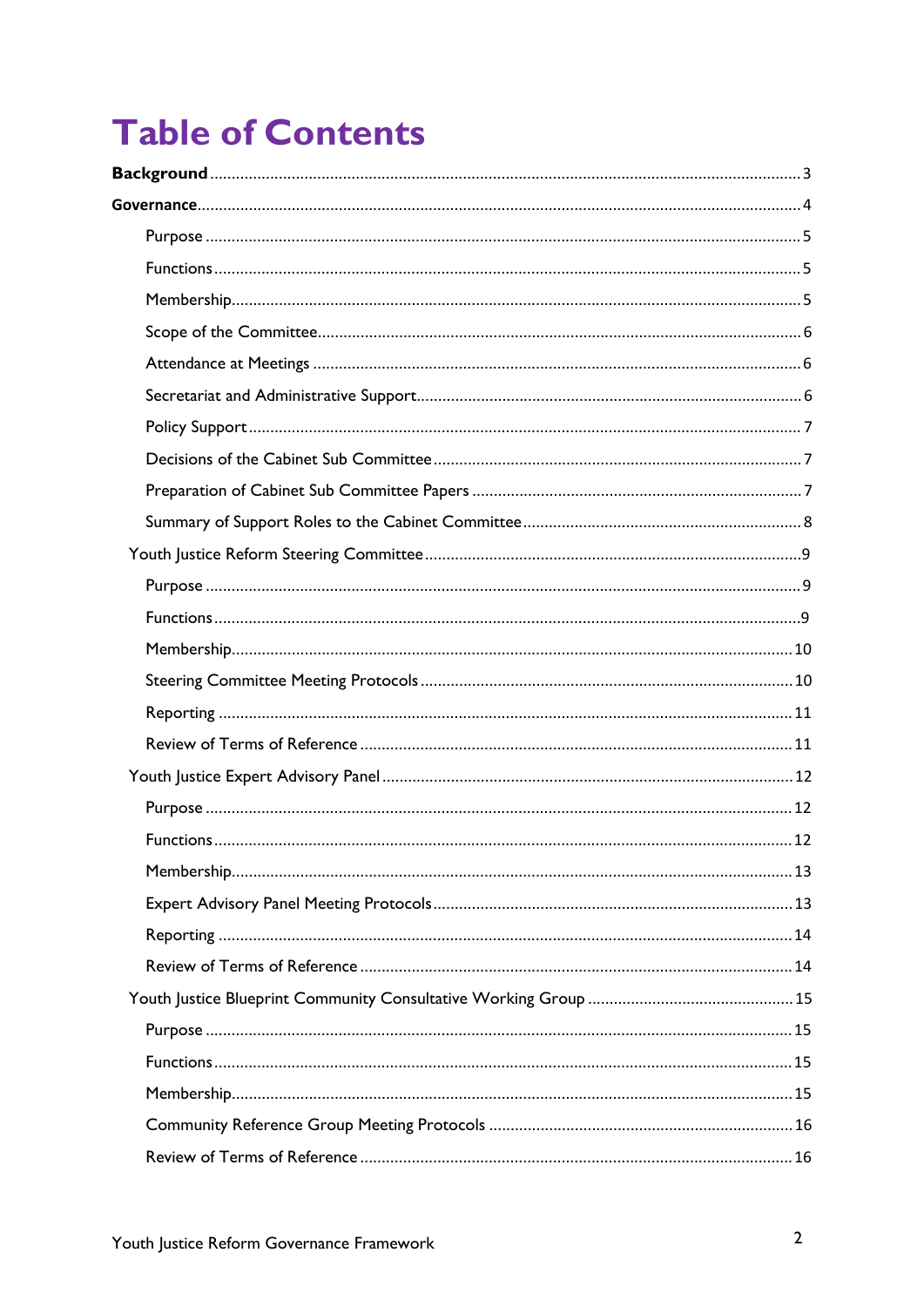# <span id="page-2-0"></span>**Background**

#### **Reforming Tasmania's Youth Justice System: A pathway for improving outcomes across the youth justice support continuum**

The Tasmanian Government has committed to strengthening the supports and therapeutic interventions provided to young people to prevent engagement with the youth justice system. A key step towards achieving this goal is the development of a whole of government Blueprint for a multisystemic response to youth justice in Tasmania across the next 10 years.

The key objective of the Blueprint is to create an integrated, therapeutic, and contemporary service system using a public health approach across:

- prevention and early intervention
- diversion and targeted intervention
- services for repeat and high risk offenders.

The Blueprint will outline a strategic direction across the service continuum, from prevention and early intervention, through to services for repeat and high risk offenders that changes the pathways for young people at risk of, or who are engaging in offending behaviour.

The Blueprint includes continuation of the transition to a therapeutic model for custodial youth justice which will see the Ashley Youth Detention Centre close and be replaced with two smaller facilities located in the North and South of the State.

A therapeutic and integrated approach to youth justice in Tasmania will address the underlying drivers of offending by children and young people. The service response required crosses agency boundaries and resists solutions that are readily available from a single agency, thereby requiring a multi-disciplinary and systemic response. It will require ongoing collaboration and engagement across Government agencies, non-government service providers, businesses, community members, and young people and their families.

The document *Reforming Tasmania's Youth Justice System: A pathway for improving outcomes across the youth justice support continuum*, outlines the roadmap to transform the youth justice system.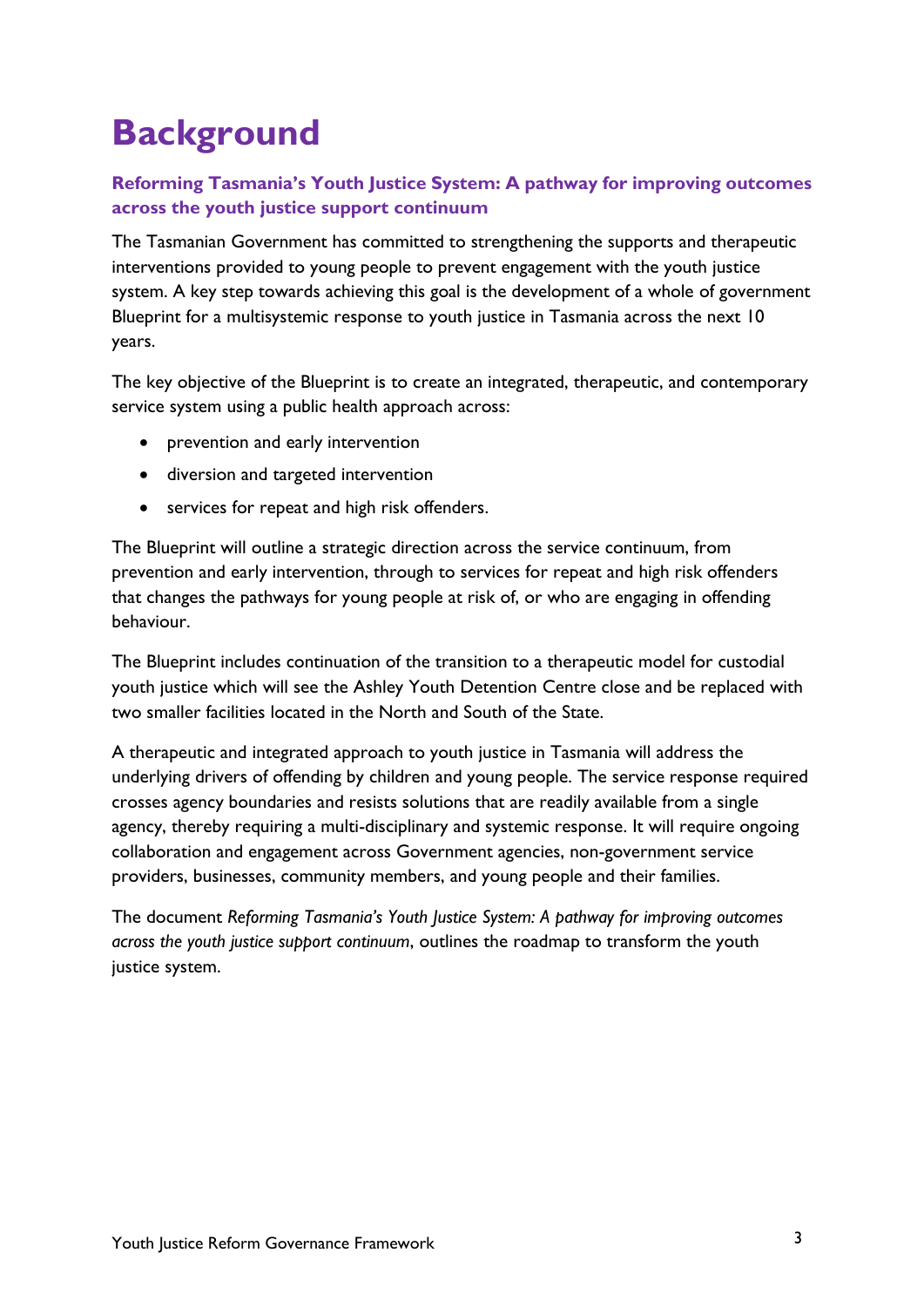# <span id="page-3-0"></span>**Governance**

The Youth Justice Reform Governance Framework (Governance Framework) is predicated on a collaborative and coordinated governance structure across five key agencies which will play key roles in the Youth Justice Reform Project:

- Department of Communities Tasmania (Communities Tasmania);
- Department of Health (DoH);
- Department of Education (DoE);
- Department of Justice (DoJ); and
- Department of Police, Fire, and Emergency Management (DPFEM).

The Governance Framework recognises a transformed youth justice system requires a whole-of-government, all of service system, and whole-of-community approach.

The Governance Framework includes the:

- Children, Young People and Families Safety and Wellbeing Cabinet Sub Committee;
- Youth Justice Reform Steering Committee;
- Youth Justice Blueprint Community Consultative Working Group; and
- Youth Justice Expert Advisory Panel.

The governance structure will support co-ordination and collaboration for the duration of the Youth Justice Reform Project.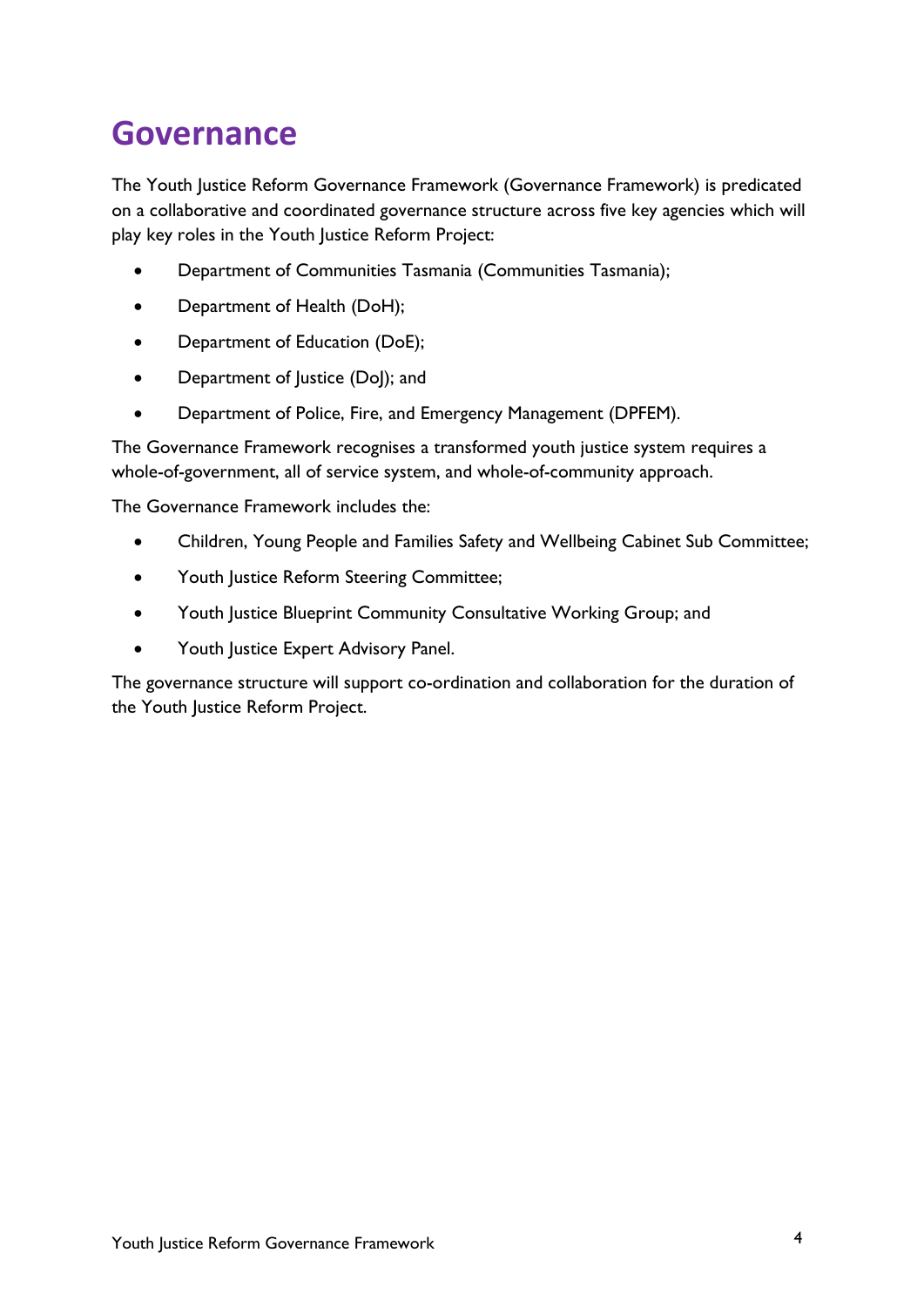# **Children, Young People and Families Safety and Wellbeing Cabinet Sub Committee**

## <span id="page-4-0"></span>**Purpose**

The purpose of the Children, Young People and Families Safety and Wellbeing Cabinet Sub Committee is to oversee development and implementation of a coordinated, whole of government response to:

- family and sexual violence in Tasmania; and
- the safety and wellbeing of children, young people and families in Tasmania

#### <span id="page-4-1"></span>**Functions**

For the purpose of the Youth Justice Reform project, the Cabinet Sub Committee:

- oversees the development and implementation of the Youth Justice Blueprint;
- oversees the development and implementation of two new custodial facilities in the North and South of the State and the decommissioning of the Ashley Youth Detention Centre;
- oversees the review of the *Youth Justice Act 1997;*
- ensures that there is clear accountability for delivery and successful implementation of identified projects; and

The Cabinet Sub Committee may deliver a range of outputs, including:

- providing progress reports to Cabinet;
- advising Ministers with lead responsibility for specified policy issues and instructions to the Steering Committee overseeing the project;
- referring information and advice to the Budget Committee, if/when appropriate; and
- making high level policy decisions that do not otherwise require the approval of full Cabinet.

## <span id="page-4-2"></span>**Membership**

The Cabinet confirmed the membership of the committee in Decision AFD 328.

The Committee consists of:

- Premier (Chair)
- Deputy Premier / Minister for Health / Minister for Mental Health and Wellbeing / Minister for Community Services and Development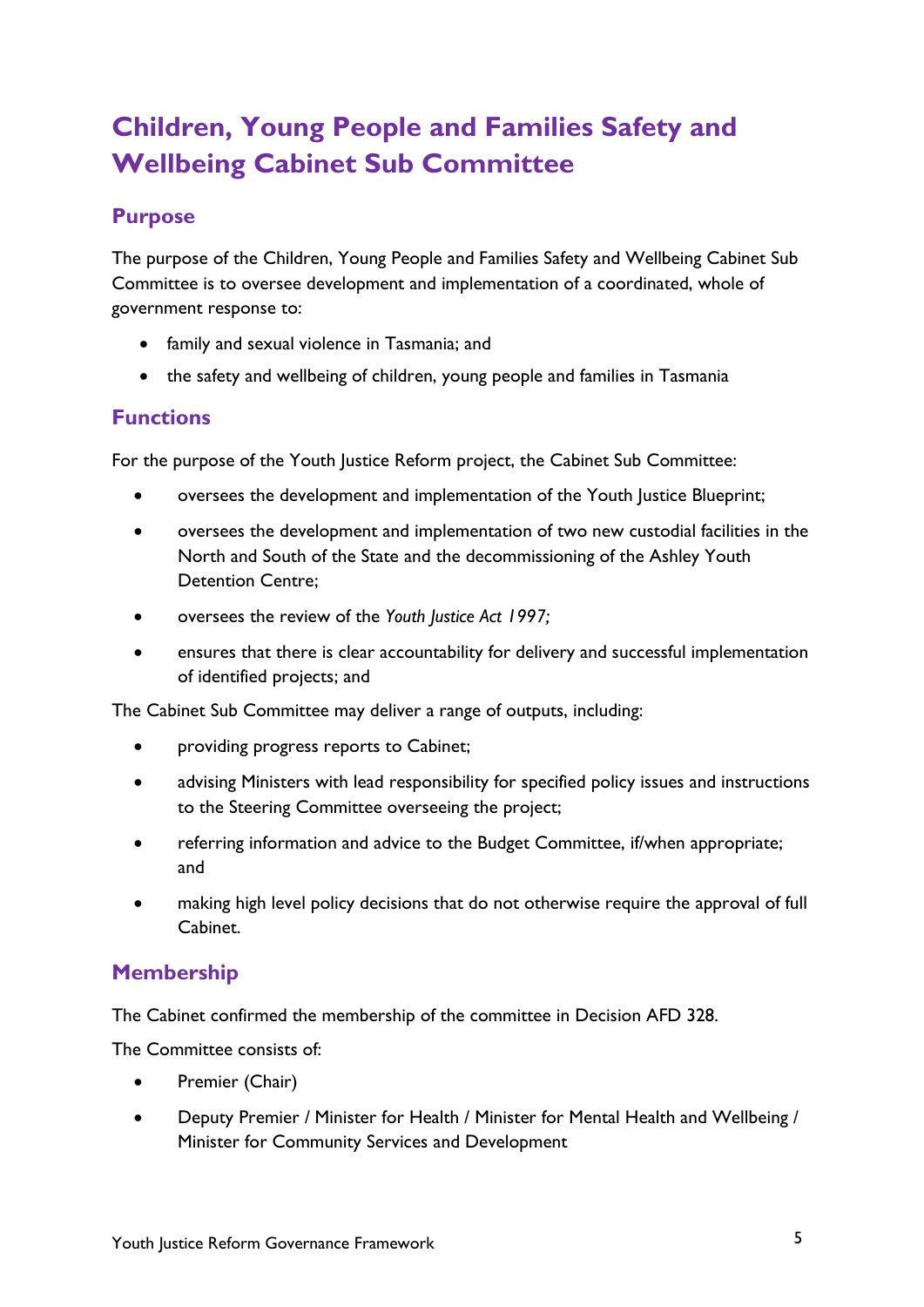- Minister for Children and Youth /Minister for Education
- Attorney-General / Minister for Justice / Minister for Corrections
- Minister for the Prevention of Family Violence / Minister for Police, Fire and Emergency Management
- Minister for Aboriginal Affairs
- Minister for Housing
- Minister for Women

#### <span id="page-5-0"></span>**Scope of the Committee**

The Cabinet Sub Committee:

- will limit itself to matters referred by Cabinet;
- will not make decisions relating to budget outside the existing appropriation for the project;
- will not make decisions that require the approval of the full Cabinet, but may make recommendations to Cabinet with respect to such matters; and
- may provide direction and/or seek advice, as appropriate, from agencies and project committees to inform matters referred by Cabinet.

## <span id="page-5-1"></span>**Attendance at Meetings**

The Chair will be supported by a Committee 'Senior Official'. Normally this would be the Secretary, Department of Communities Tasmania.

The Senior Official will ensure the Chair receives the required level of policy support. The Senior Official works closely with the Committee Secretary to arrange meetings, agendas, papers, minutes etc.

Each attending Minister may be accompanied by the relevant Head of Agency and/or Deputy Secretary (or their representative) and may also be accompanied by a Ministerial Adviser.

Senior Officers from Department of Communities Tasmania (Communities Tasmania) will attend meetings of the Cabinet Sub Committee in the role of 'Committee Secretary' and/or as observer.

The Chair may invite other Ministers or policy experts to attend/present at meetings.

#### <span id="page-5-2"></span>**Secretariat and Administrative Support**

The Youth Justice Reform Project team will manage the secretariat and administrative support to the Committee. The Committee Secretary will liaise closely with the Senior Official in performing this role.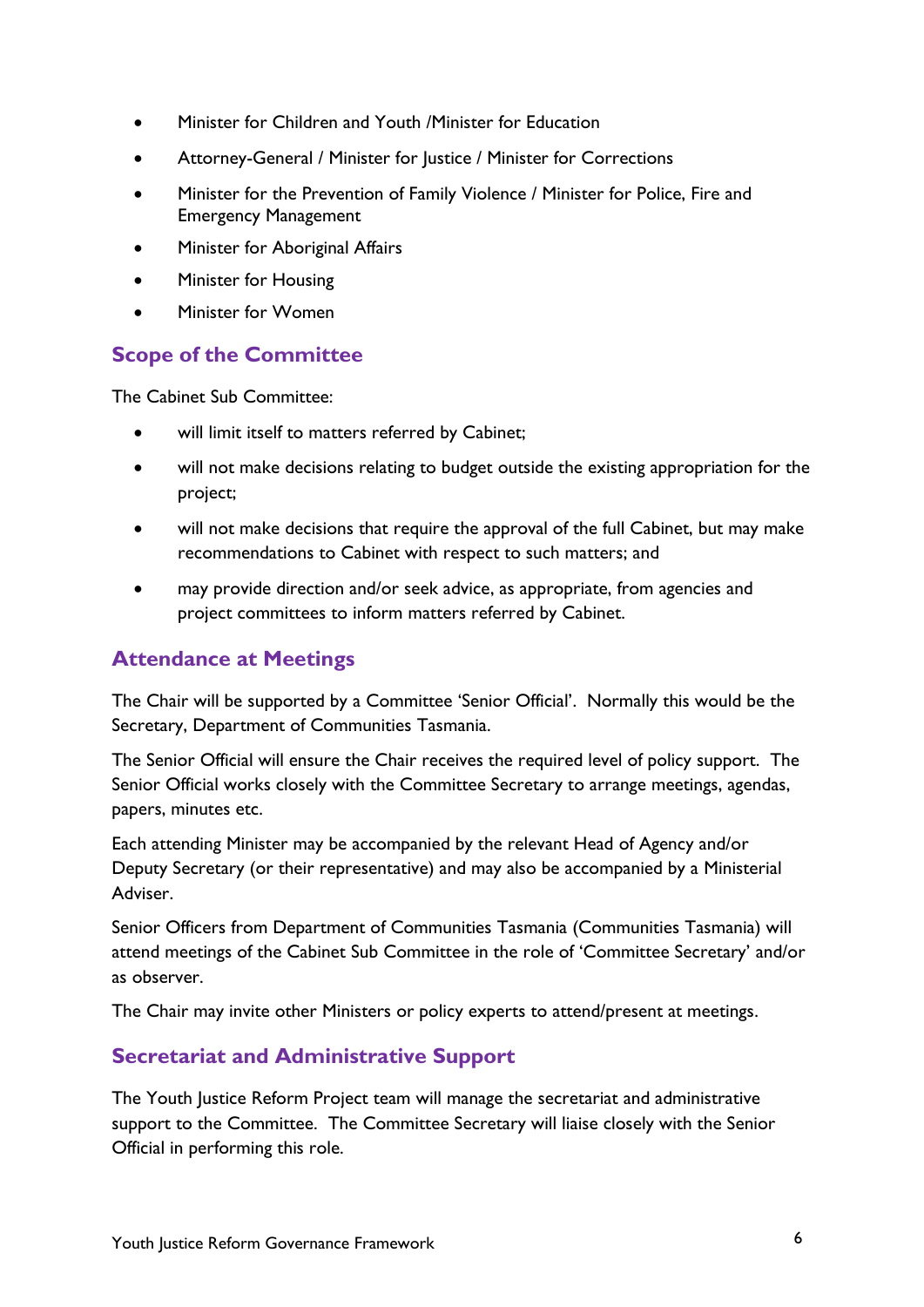# <span id="page-6-0"></span>**Policy Support**

Policy support will be provided through the Senior Official. Policy support will also be provided through:

- each Committee Member's Head of Agency and/or Deputy Secretary, or their representative, who will attend meetings of the Committee;
- each Committee Member's Ministerial Adviser, who may also attend meetings of the Committee;
- the Committee Secretary; and
- other bodies as appropriate.

## <span id="page-6-1"></span>**Decisions of the Cabinet Sub Committee**

Committee meeting minutes and decisions will be submitted to Cabinet for noting or decision in the form of a Cabinet Minute, as appropriate.

The minutes and decisions for each meeting will be prepared by the Committee Secretary and when cleared by the Committee Chair, circulated electronically (and 'Cabinet in Confidence') to members and key agency and ministerial officials supporting attending Ministers.

Progress reports and general decisions of the Committee will be drafted by the Committee Secretary and, via the Senior Official, forwarded to the Committee Chair for signature, before forwarding to the Cabinet.

Cabinet Sub Committee Minutes seeking approval of proposed project plans, issues papers, strategies and other significant documents are to be drafted by the lead agency and sponsored by the Chair. A copy is to be provided to the Committee Secretary.

## <span id="page-6-2"></span>**Preparation of Cabinet Sub Committee Papers**

Meeting agendas will be drafted by the Chair/ Senior Official in consultation with the Committee Secretary.

Committee papers and reports will be prepared by the Department responsible for the project under consideration.

Meeting agendas and draft papers will be collated and reviewed for quality assurance by the Committee Secretary and forwarded to the Senior Official for distribution to members and key agency and ministerial officials attending the meeting. It is expected that the Committee Secretary and Senior Official will liaise closely in the preparation of papers.

Pro-formas for meeting agendas and meeting papers will be developed.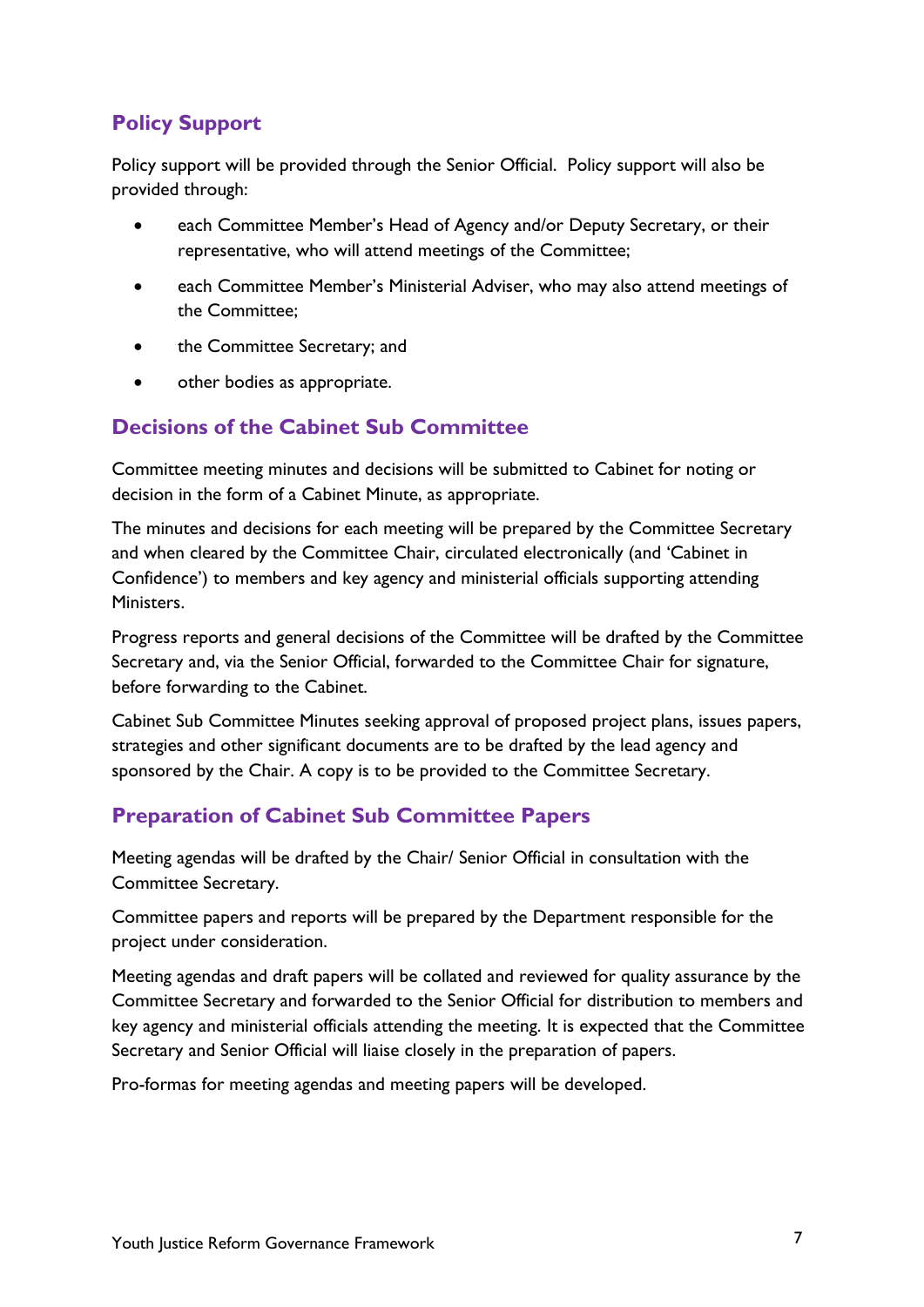| <b>Support Role</b>                                                                         | <b>Description of Role</b>                                                                                                                                                                                                                                                                                                                                                                                                                         |
|---------------------------------------------------------------------------------------------|----------------------------------------------------------------------------------------------------------------------------------------------------------------------------------------------------------------------------------------------------------------------------------------------------------------------------------------------------------------------------------------------------------------------------------------------------|
| Senior Official<br>Secretary,<br>Communities<br>Tasmania                                    | The Senior Official is responsible for ensuring the Chair receives<br>strong policy support from their agency. The Senior Official will<br>assist the preparation for, and follow-up of, Cabinet Sub<br>Committee meetings. The Senior Official will advise and liaise                                                                                                                                                                             |
|                                                                                             | with the Chair in relation to the agenda, final draft meeting papers<br>and meeting minutes and decisions.                                                                                                                                                                                                                                                                                                                                         |
| <b>Committee Secretary</b><br><b>Executive Director,</b><br>Youth Justice Reform<br>Project | The Committee Secretary is responsible for liaising with the<br>Senior Official to prepare agendas. The Committee Secretary will<br>record minutes and decisions of each meeting of the Committee.<br>The Committee Secretary will collate and review meeting papers<br>for quality assurance and forward to the Senior Official for<br>distribution.                                                                                              |
| Heads of Agencies                                                                           | Each attending Head of Agency and/or their delegate is<br>responsible for ensuring their attending Minister receives strong<br>policy support from their agency. A Head of Agency may also be<br>responsible for sponsoring a specific Committee project(s), and in<br>this situation will be responsible, in consultation with the Senior<br>Official, for preparing relevant Committee and Cabinet<br>documentation in relation to that project. |
| <b>Ministerial Advisers</b>                                                                 | Each attending Ministerial Adviser is responsible for ensuring<br>his/her Minister receives sound political advice.                                                                                                                                                                                                                                                                                                                                |

# <span id="page-7-0"></span>**Summary of Support Roles to the Cabinet Committee**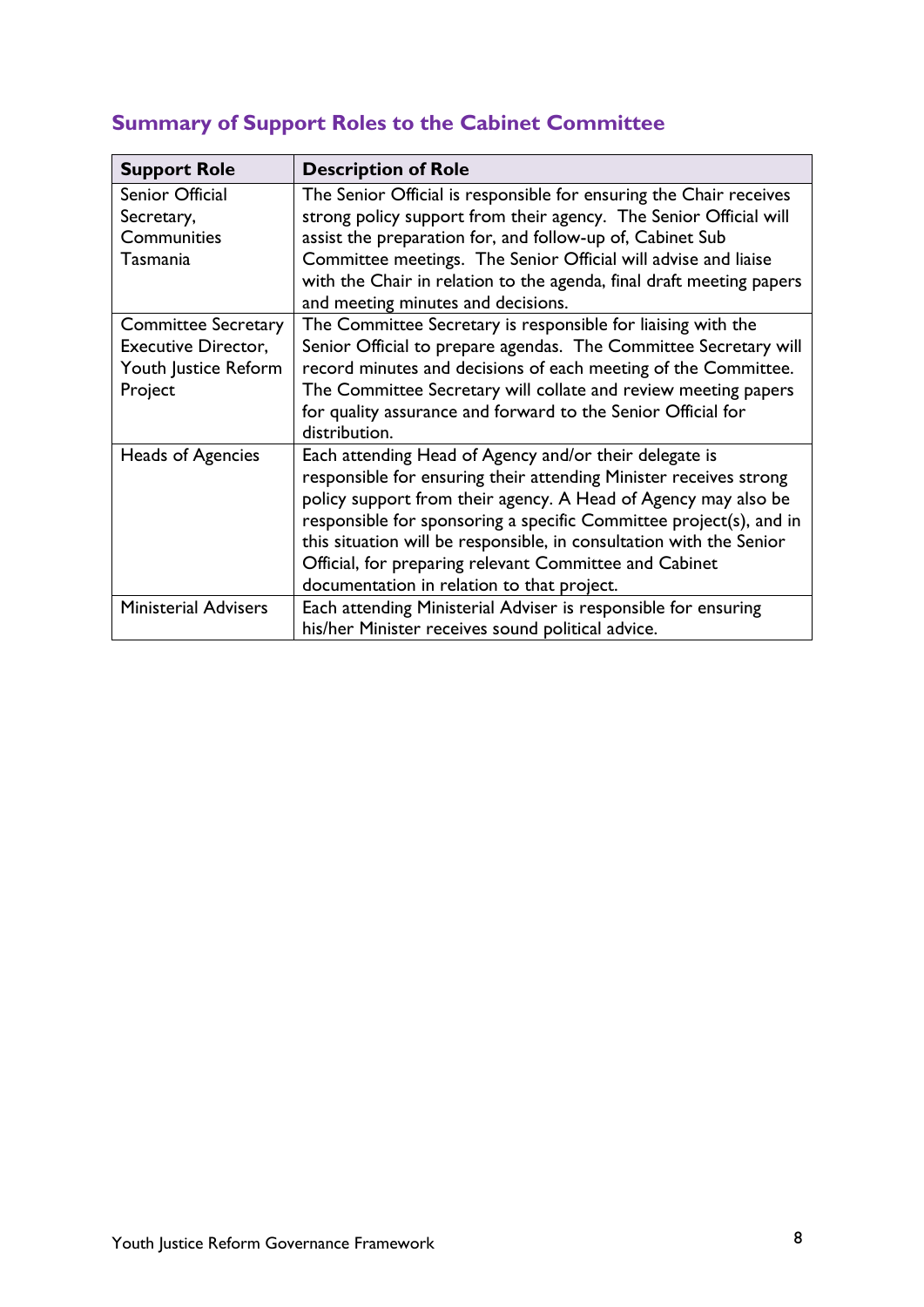# <span id="page-8-0"></span>**Youth Justice Reform Steering Committee**

#### <span id="page-8-1"></span>**Purpose**

The purpose of the Youth Justice Reform Steering Committee is to support and provide advice to the:

- Cabinet Sub Committee to oversee development and implementation of an integrated, therapeutic, and contemporary youth justice service system, using a public health approach; and
- Youth Justice Reform Project Team to undertake the development and implementation of an integrated, therapeutic, and contemporary youth justice service system, using a public health approach across:
	- o prevention and early intervention
	- o diversion and targeted intervention
	- o services for repeat and high risk offenders.

#### <span id="page-8-2"></span>**Functions**

The Youth Justice Reform Steering Committee:

- Assists the Cabinet Sub Committee to oversee the:
	- o development of the Youth Justice Blueprint and implementation of initiatives under the Blueprint
	- o development and implementation of two new custodial facilities in the North and South of the State and the decommissioning of the Ashley Youth Detention Centre; and
	- o review of the Youth Justice Act 1997.
- Assists the Youth Justice Reform Project Team to:
	- o develop the Youth Justice Blueprint and implement initiatives under the **Blueprint**
	- o develop and implement two new custodial facilities in the North and South of the State and undertake the decommissioning of the Ashley Youth Detention Centre; and
	- o review the Youth Justice Act 1997.
- Ensures reforms are progressed collaboratively, with a shared vision and purpose across Government and non-government stakeholders;
- Ensures there is clear accountability for delivery and successful implementation of identified projects; and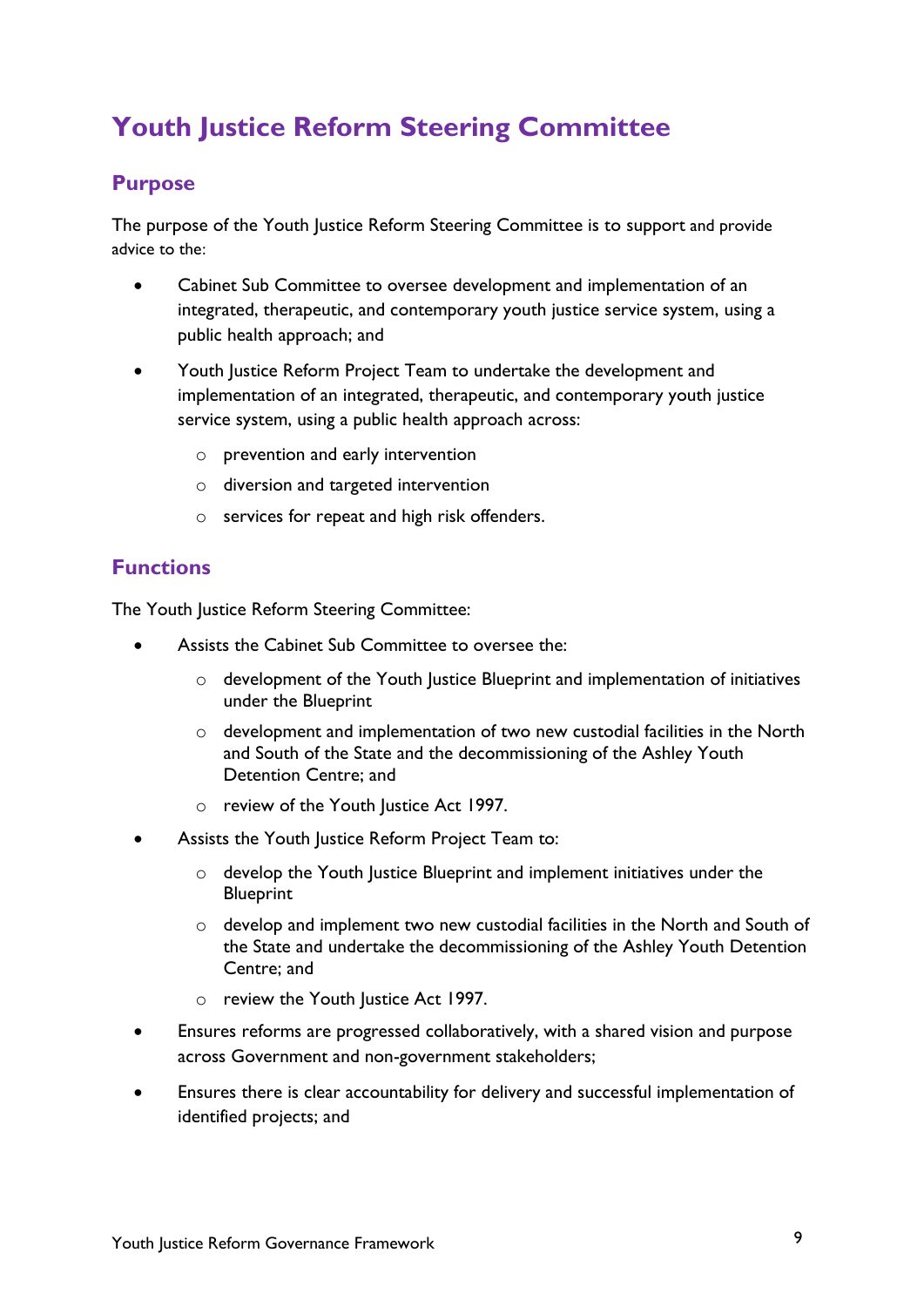• Provides periodical progress reviews to the Cabinet Sub Committee of the implementation of any respective action plans and strategies to ensure activities remain evidence-based and meet the Government's short, medium and long-term objectives.

## <span id="page-9-0"></span>**Membership**

- Independent Chair A Chair, independent from Government, will be sought for the Steering Committee
- Secretary and/or Deputy Secretary Department Communities Tasmania
- Secretary and/or Deputy Secretary Department of Education
- Secretary and/or Deputy Secretary Department of Health
- Secretary and/or Deputy Secretary Department of Justice
- Secretary and/or Deputy Secretary Department of Police, Fire and Emergency Management

The Cabinet Sub Committee Secretary will also attend meetings of the Steering Committee.

Members may nominate proxies and/or invite observers to support discussion on agenda items.

# <span id="page-9-1"></span>**Steering Committee Meeting Protocols**

#### **Secretariat**

Secretariat and administrative support for the Steering Committee will be provided by Communities Tasmania through the Youth Justice Reform Project Team.

#### **Agenda Items**

The Steering Committee agenda, with attached meeting papers, will be distributed at least four working days prior to the next scheduled meeting.

The Chair has the right to refuse to list an item on the formal agenda, but members may raise an item under 'Other Business' if necessary and as time permits.

#### **Minutes & Meeting Papers**

Decisions of the meeting will be recorded by the Secretariat and provided to all Steering Committee members no later than seven working days following each meeting.

By agreement of the Committee, out-of-session decisions will be deemed acceptable.

#### **Frequency of Meetings**

The Steering Committee will meet quarterly. Meetings will be scheduled in sequence with Cabinet Sub Committee meetings.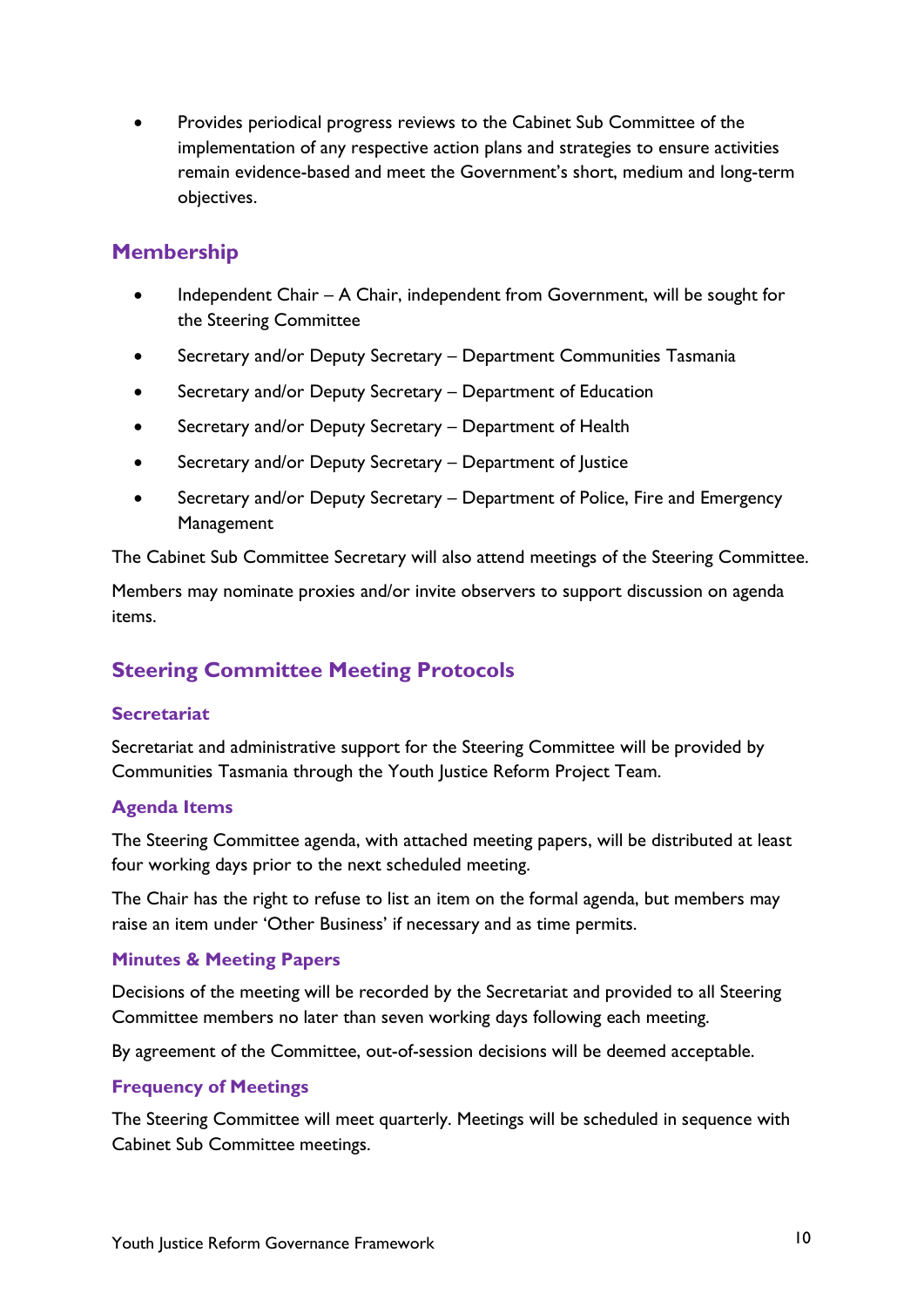Microsoft Teams and/or teleconference can be used as required for meetings and out-of-session decisions. Where complex and urgent issues arise, additional face to face or videoconferencing meetings may be scheduled.

#### **Alternates to Meetings**

Persons formally acting in a position that has membership of the Steering Committee are considered members of the Committee for the acting period.

#### **Quorum and Decision-Making Requirements**

Four Steering Committee members representing four departments are required for the meeting to be recognised as an authorised meeting for recommendations and/or decisions to be valid.

# <span id="page-10-0"></span>**Reporting**

The Steering Committee will report to the Children, Young People and Families Safety and Wellbeing Cabinet Sub Committee.

# <span id="page-10-1"></span>**Review of Terms of Reference**

The Terms of Reference of the Steering Committee can be reviewed at any time and must be reviewed at least biennially.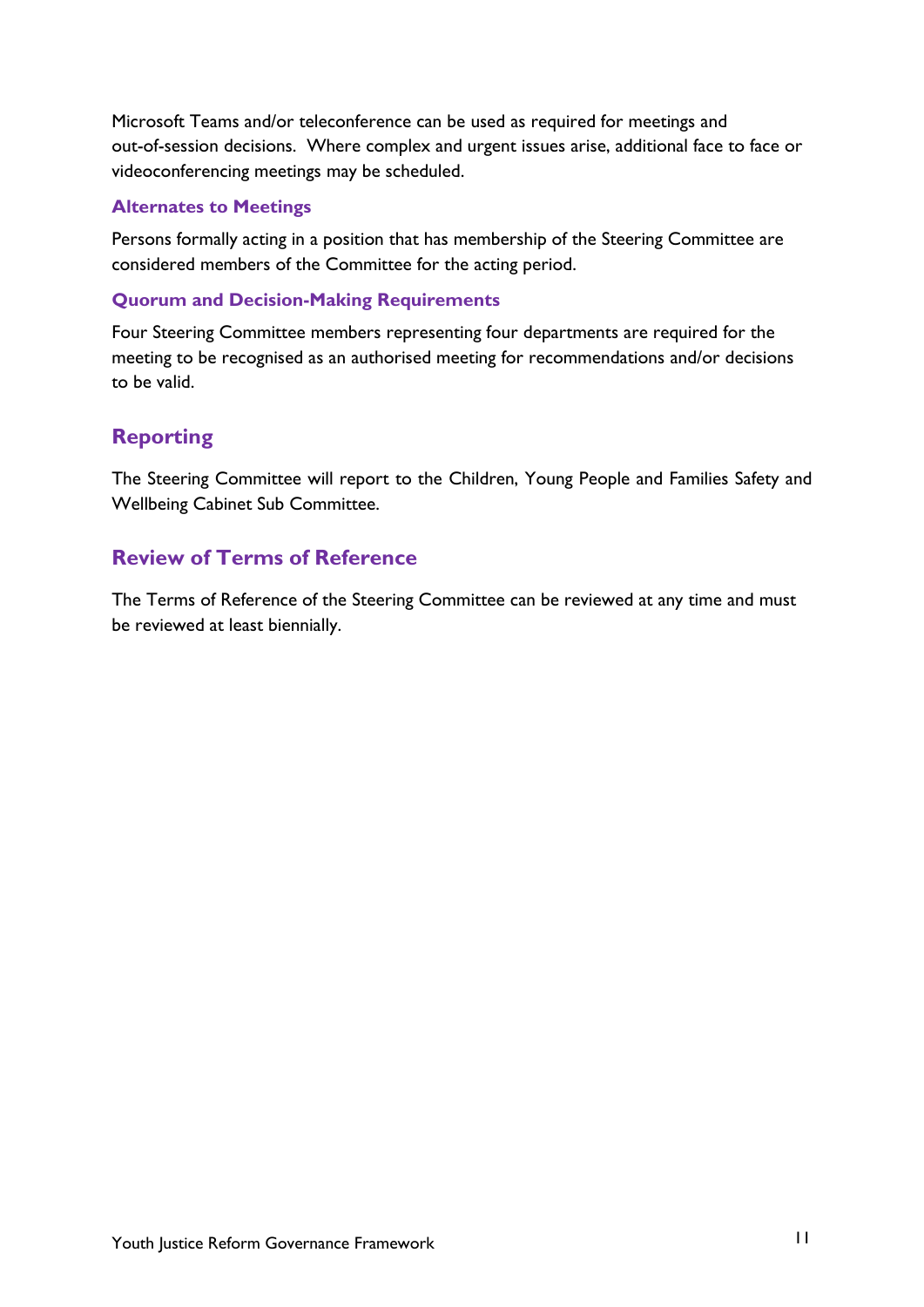# <span id="page-11-0"></span>**Youth Justice Expert Advisory Panel**

## <span id="page-11-1"></span>**Purpose**

The Youth Justice Expert Advisory Panel provides advice to the Youth Justice Reform Steering Committee on the transition to a therapeutic model for youth justice and the development of two custodial facilities in Tasmania.

Panel members are from various settings including government, non-government and other organisations.

Each Panel member has extensive experience working with families, children and young people. Collectively, the Panel has expertise in key areas relating to youth justice services, child and adolescent development, psychological research, child rights, education, trauma and abuse.

Panel members are eligible for reimbursement of any reasonable out of pocket expenses they may incur whilst undertaking their role as a panel member.

The Expert Advisory Panel is a multi-disciplinary, fixed-term advisory body, which reports the through the Youth Justice Reform Project to the Steering Committee.

## <span id="page-11-2"></span>**Functions**

The Youth Justice Expert Advisory Panel will:

- 1. Provide expert advice to the Steering Committee and the Youth Justice Reform Project about the transition to a therapeutic model for youth justice and the development of two custodial facilities in Tasmania.
- 2. Consider issues raised by the Steering Committee and Cabinet Committee.
- 3. Provide advice on the implementation of the youth justice reform and resolve issues or service gaps.
- 4. Provide advice on the development of strategies to evaluate actions outlined in the Implementation Plan, to ensure they will meet the stakeholder needs.
- 5. Support the sharing of information between the Tasmanian Government and community sector organisations.
- 6. Ensure the connection with Aboriginal communities and cultural connection is embedded.
- 7. Identify and forge connections between the custodial youth justice reform and the broader youth justice reform/Blueprint, to enable a coordinated approach to support Tasmanian children and young people in contact with the Youth Justice system with highly complex needs, across Government and the community.
- 8. Ensure that youth justice reform contributes to a whole-of-system, integrated and holistic approach to building the wellbeing of all Tasmanian children and young people.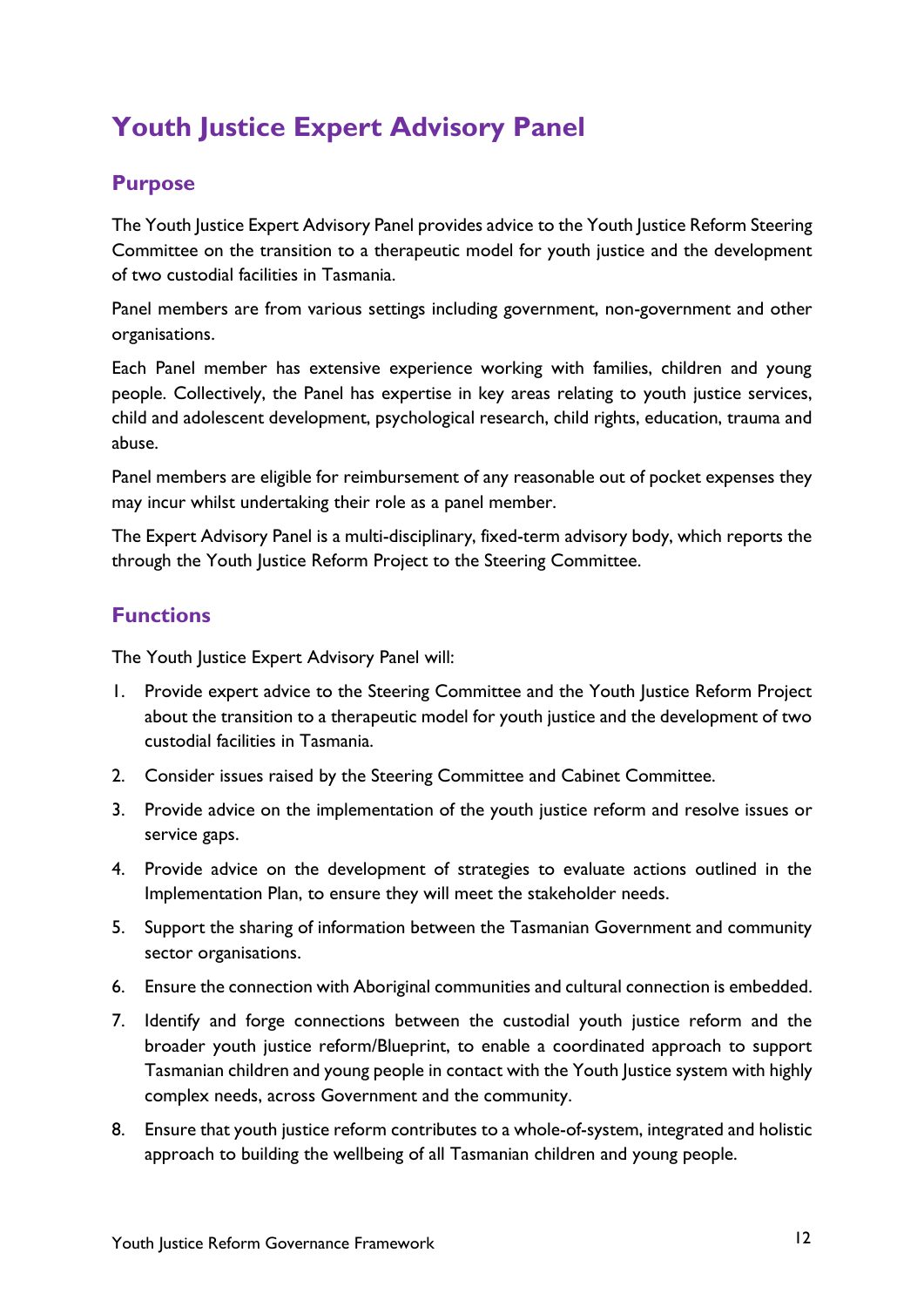# <span id="page-12-0"></span>**Membership**

The Chair of the Youth Justice Expert Advisory Panel is the Executive Director, Youth Justice Reform Project.

The Expert Panel comprises senior officers from the following organisations:

- Department of Communities Tasmania Director, Youth and Family Violence Services
- Department of Communities Tasmania Senior Officer, Housing Tasmania
- Department of Communities Tasmania Senior Officer, Office of Aboriginal Affairs
- Department of Justice Senior Officer, Corrective Services
- Department of Police, Fire and Emergency Management Senior Officer, Early Intervention Youth Action Unit
- Department of Health Correctional Primary Health Service
- Department of Health Statewide Specialty Clinical Director, Child and Adolescent Mental Health Service
- Department of Education Senior Officer

<span id="page-12-1"></span>Non-government and other organisation membership to be determined.

# **Expert Advisory Panel Meeting Protocols**

#### **Secretariat**

Secretariat and administrative support for the Expert Advisory Panel will be provided by Communities Tasmania through the Youth Justice Reform Project Team.

#### **Agenda Items**

The Expert Advisory Panel agenda, with attached meeting papers, will be distributed at least four working days prior to the next scheduled meeting.

#### **Minutes & Meeting Papers**

Actions arising from the meetings will be recorded by the secretariat and circulated to all members of the Youth Justice Expert Advisory Panel. Where discrepancies occur, changes can be made.

By agreement of the Advisory Group, out-of-session decisions will be deemed acceptable.

#### **Frequency of Meetings**

The Youth Justice Expert Advisory Panel will meet up to four times each year, with dates to be determined by the Chair.

Where sub-projects are in significant stages of development, it may be appropriate for the Youth Justice Expert Advisory Panel to meet more often by agreement or for work to be progressed out-of-session.

Youth Justice Reform Governance Framework 13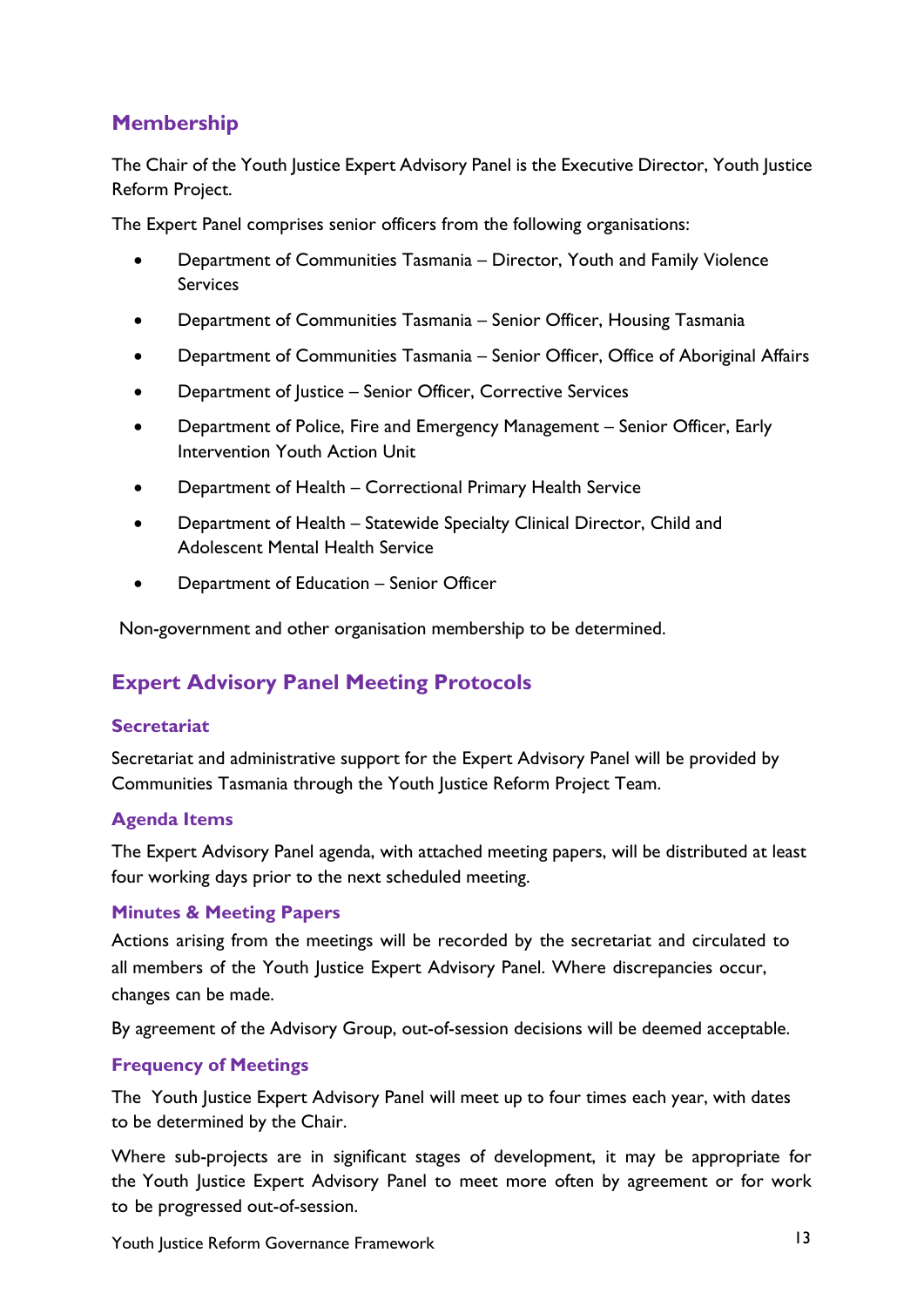#### **Meetings**

Microsoft Teams and/or teleconference can be held as required for meetings and out-of-session decisions.

#### **Proxies to Meetings**

Members of the Youth Justice Expert Advisory Panel may nominate a proxy to attend and represent them in the event that they are unable to attend a meeting.

Where possible, members should forward the name of their proxy to the Youth Justice Reform Secretariat prior to the meeting.

Persons formally acting in a position that has membership of the Steering Committee are considered members of the Committee for the acting period.

#### **Quorum and Decision-Making Requirements**

Four Youth Justice Expert Advisory Panel members representing four departments/organisations are required for the meeting to be recognised as an authorised meeting for recommendations and/or decisions to be valid.

#### <span id="page-13-0"></span>**Reporting**

The Youth Justice Expert Advisory Panel will report to the Youth Justice Reform Project Team.

#### <span id="page-13-1"></span>**Review of Terms of Reference**

The Terms of Reference for the Group can be reviewed at any time and must be reviewed at least biennially.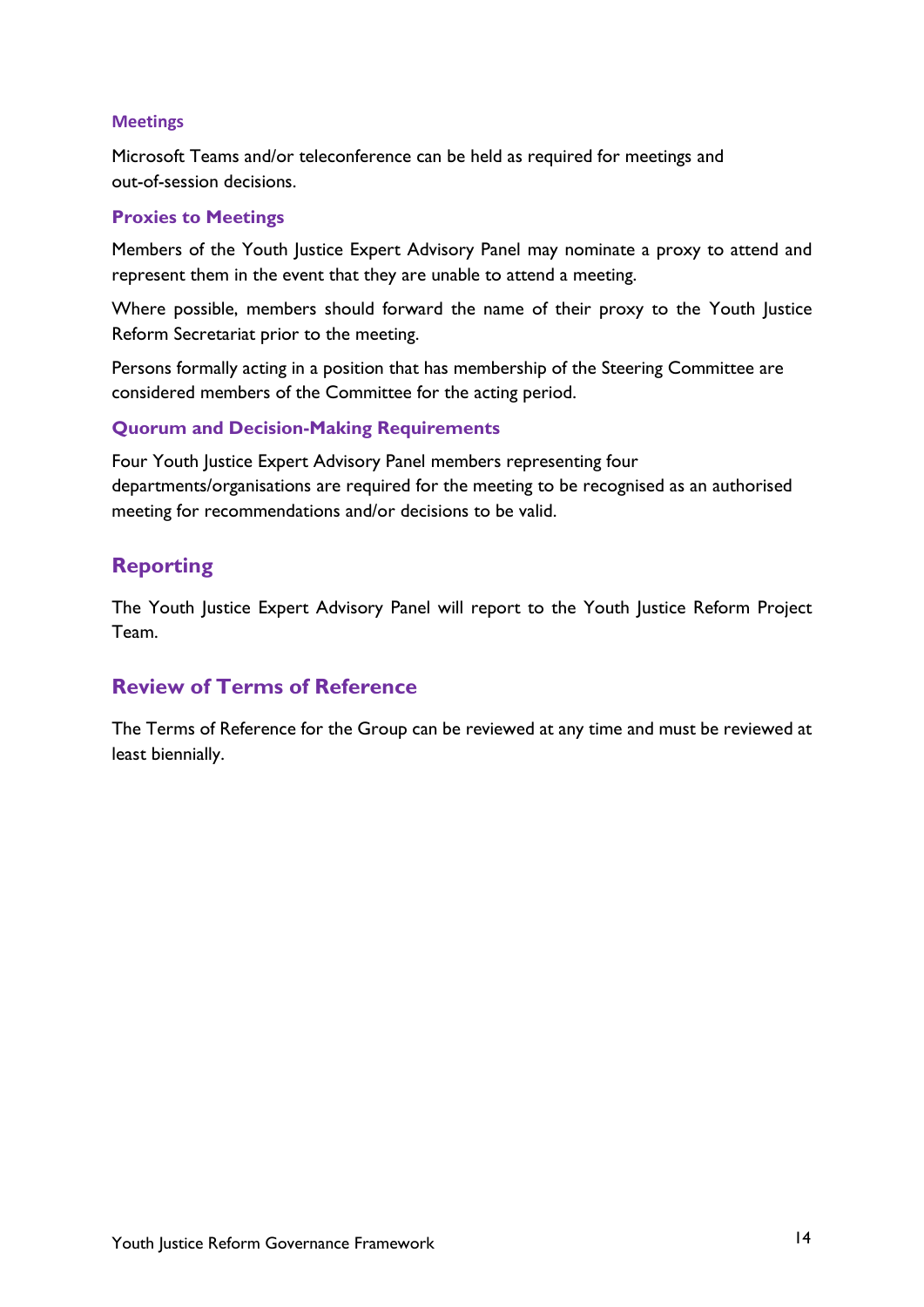# <span id="page-14-0"></span>**Youth Justice Blueprint Community Consultative Working Group**

#### <span id="page-14-1"></span>**Purpose**

The Youth Justice Blueprint Community Consultative Working Group provides advice on the implementation of the Blueprint.

The Youth Justice Blueprint will outline a vision for a contemporary, integrated therapeutic youth justice system. It will provide an overarching strategic direction for youth justice in Tasmania with a focus on prevention, early intervention, diversion and rehabilitation for those young people involved with either community or custodial youth justice.

# <span id="page-14-2"></span>**Functions**

The Youth Justice Blueprint Community Consultative Working Group will:

- 1. Provide expert advice to inform Tasmanian Government responses to youth justice issues as part of the Youth Justice Blueprint and Youth Justice Reform.
- 2. Provide input to the Youth Justice Reform Project Team on the development of the Youth Justice Blueprint about research, programs, services and initiatives that strengthen the supports and therapeutic interventions provided to young people to prevent engagement with the youth justice system.
- 3. Support the delivery and implementation of the Blueprint and Youth Justice services in Tasmania.
- 4. Provide input into the development of implementation plans for initiatives under the Blueprint and Youth Justice Reform.
- 5. Participate in the implementation of sub-projects and activities under the Blueprint as required.
- 6. Support the sharing of information between the Tasmanian Government and the community sector organisations about the Blueprint and Youth Justice Reform.
- 7. Assist the Tasmanian Government in monitoring the implementation of the Blueprint and Youth Justice Reform in the community.
- 8. Provide feedback as part of evaluations of Tasmania's implementation of the Blueprint and Youth Justice Reform.

# <span id="page-14-3"></span>**Membership**

The Youth Justice Blueprint Community Consultative Working Group comprises a number of key youth at risk/youth justice community service organisations and stakeholders, as well as stakeholders representing key cohorts of children and young people including: Aboriginal